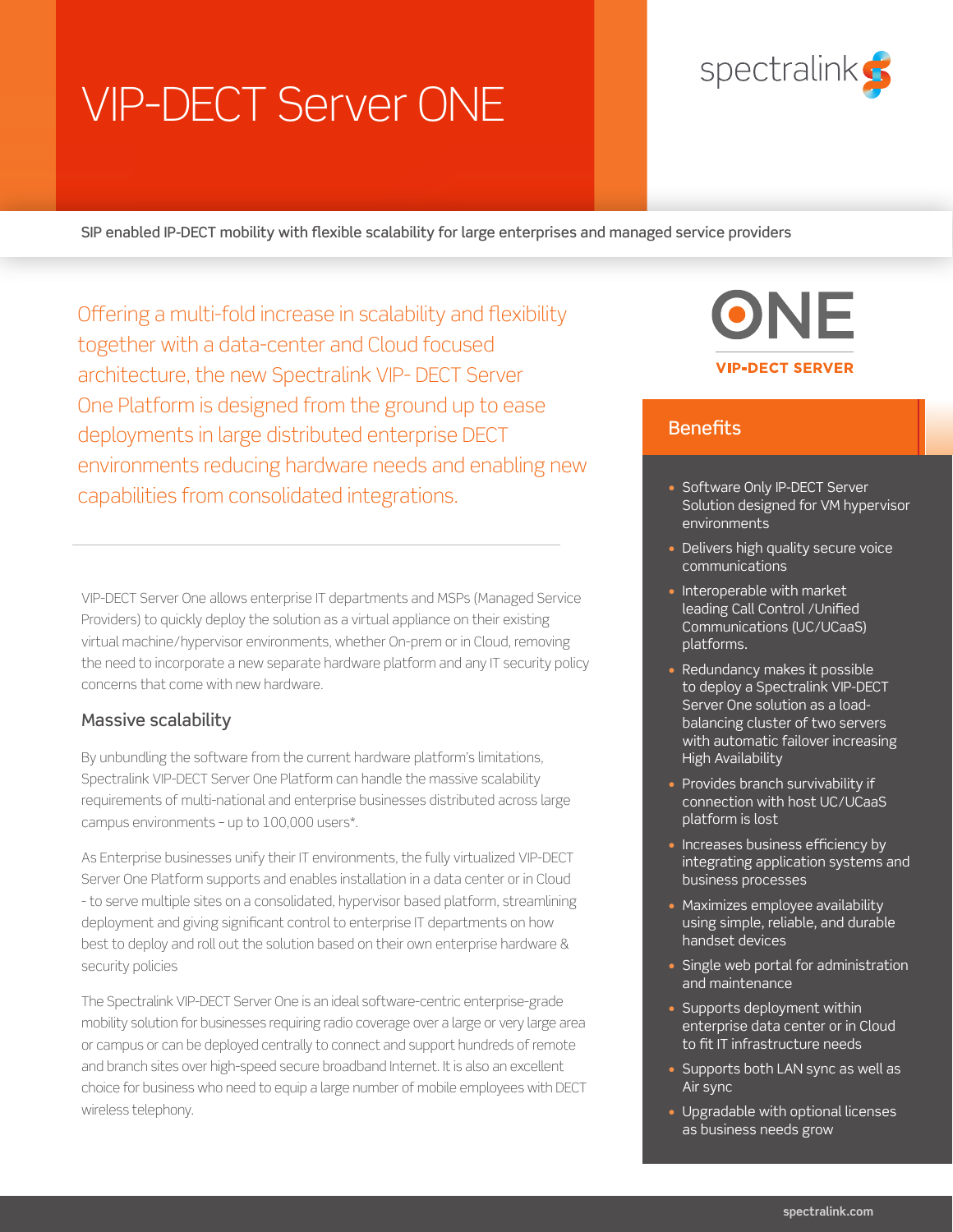The VIP-DECT Server One solution consists of infrastructure software modules which can be set up to exactly match the wireless needs of your large enterprise business needs today and to support any future organizational growth. This makes the VIP-DECT Server One an ideal and future-proof choice for large organizations, enterprises, and fast growing businesses.

One instance of the Spectralink VIP-DECT Server One solution can fulfill in-building wireless telephony needs of up to 4,095 mobile employees plus supports radio coverage with up to 4096 IP-Base Stations.

Managed Service Providers (MSPs) & System Integrators (SIs) can now centrally deploy the VIP-DECT Server One in their data-center - and support up to 256 separate virtual tenants on a single VIP-DECT Server One platform – using optional LDAP directory licenses. All the virtual tenants can be connected over secure broadband Internet making it easier to offer DECT mobility as a managed service.

# Flexible license options

With flexible license options, businesses only need to pay for the features and users they need. The modular add-on nature of the Spectralink VIP -DECT Server One options makes it easy to increase the number of voice channels and/or geographical radio coverage. Add additional voice channels simply by deploying virtualized media resource software on your own platform while expanding any needed radio coverage with the Spectralink IP-DECT Base Stations, as required.

Whether it is the number of mobile employees, the number of available voice channels, or the need for growth and greater geographical reach, the Spectralink VIP-DECT Server One can fulfill your business' current and future DECT wireless mobility needs and requirements.



# Spectralink Virtual IP-DECT Server One Configuration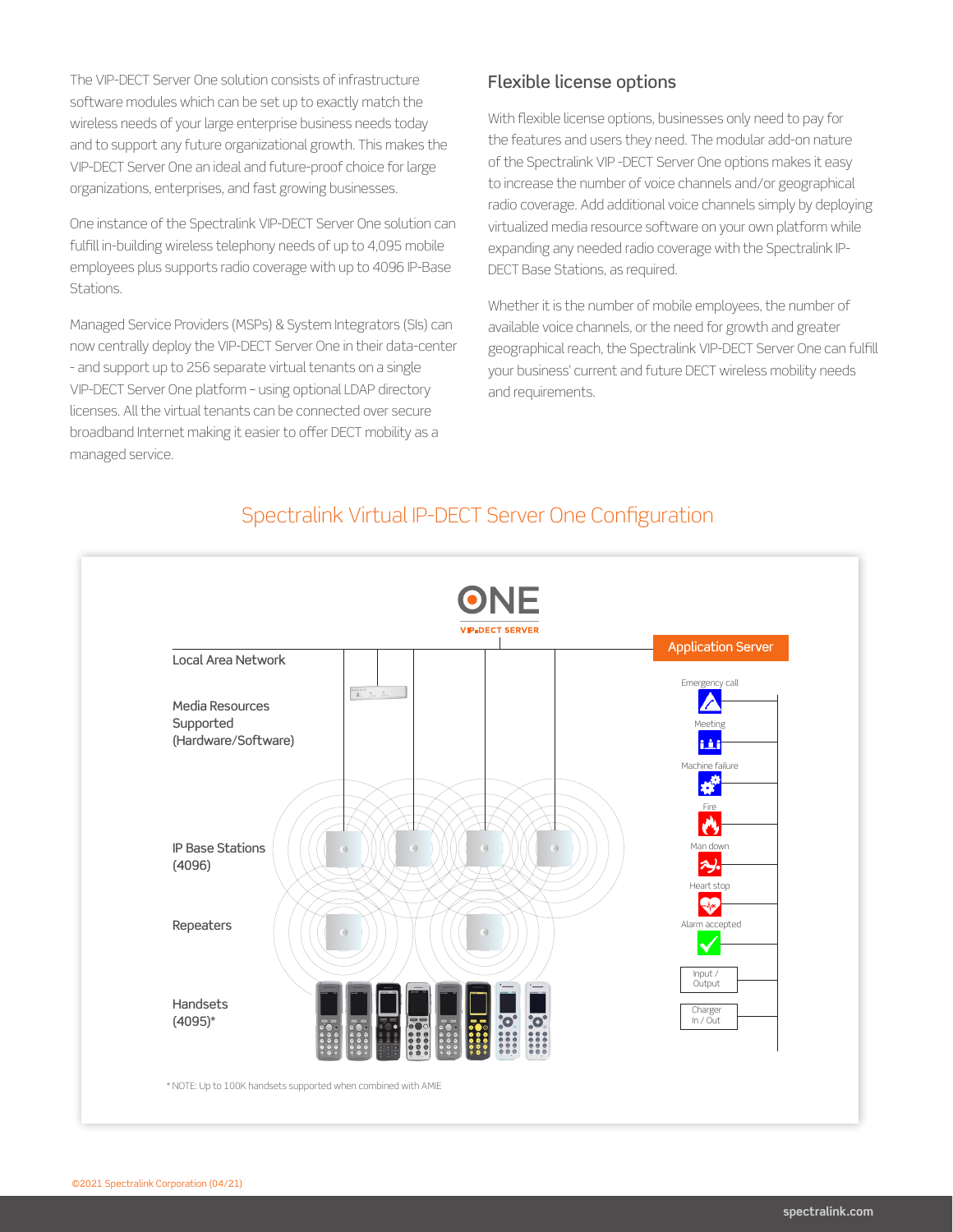

# Specifications

#### Call Control Protocol Support

• Session Initiation Protocol (SIP)

#### Application & Messaging Protocol Support

- Broadcast Messaging
- Message Service Functions (MSF)
- XML-RPC
- OAM-REST-API

#### SIP VOIP Support

- Basic call
- CLIP
- Call Hold
- Call Transfer
- Call Waiting
- Music on Hold (MOH)

Note: Additional advanced telephony solution available depending on integration with host SIP-UC/UCaaS Platform (e.g.: SIP IP-PBXs)

#### Operation And Maintenance

- Single Panel Web UI for centralize administration and maintenance of the entire infrastructure
- Provisioning, maintenance, and supervision of all infrastructure components and Spectralink 7000 handsets in the solution
- HTTP with digest authentication
- HTTPS
- Syslog
- SNMP

#### System Architecture

- The Spectralink VIP-DECT Server One is a software only control unit acting as a SIP integration unit to the host SIP UC / UCaaS (Call Control Platform) which also controls and handles all other infrastructure elements
- Max. no. of:
	- IP-DECT IP Base Stations: 4096
	- Simultaneous calls on each IP-DECT Base Station: 11
	- Repeaters on each IP-DECT Base Station: 3
	- Total Simultaneous calls supported: 1,024
		- A. Using Physical Media Resources (MR):
			- 32 (total 1024 channels)
			- Max simultaneous calls per each Media Resource (HW): 32 (G.711)
		- B. Using Software (Virtual) Media Resources (MR):
			- License (in Server): Max 1024 Channels
			- Can use 32, or 128 MR Channel licenses (in any combination) to achieve max 1024 Channels
			- VMR can be deployed as needed (distributed locally or centrally)
			- MR Channels are dynamically allocated based on max VMR channels installed in Server
- Registered Spectralink 7000 DECT handsets:
	- Scalable to 4095
	- Base Server One starts with: 150 users stepwise: 150 users, 500 users, 1500 users, 4095 users

#### Supported Codecs

- G.711 A-law and μ-law
- $\cdot$  G.726 (32 kbps 4-bit ADPCM)
- G.729

#### **Networking**

- Manual or dynamic host configuration protocol (DHCP)
- Time/Date sync using NTP Protocol

Note: Depending on deployment requirements, IP-DECT Base Stations can be connected over both secure QoS enabled WAN as well as now broadband Internet – supporting hundreds of branch sites to be remotely connected

#### **Provisioning**

- Configuration
- User data
- Server firmware
- Base station firmware (License required)
- Handset firmware via SUOTA (License required)
- Handset configuration OTA (License required)